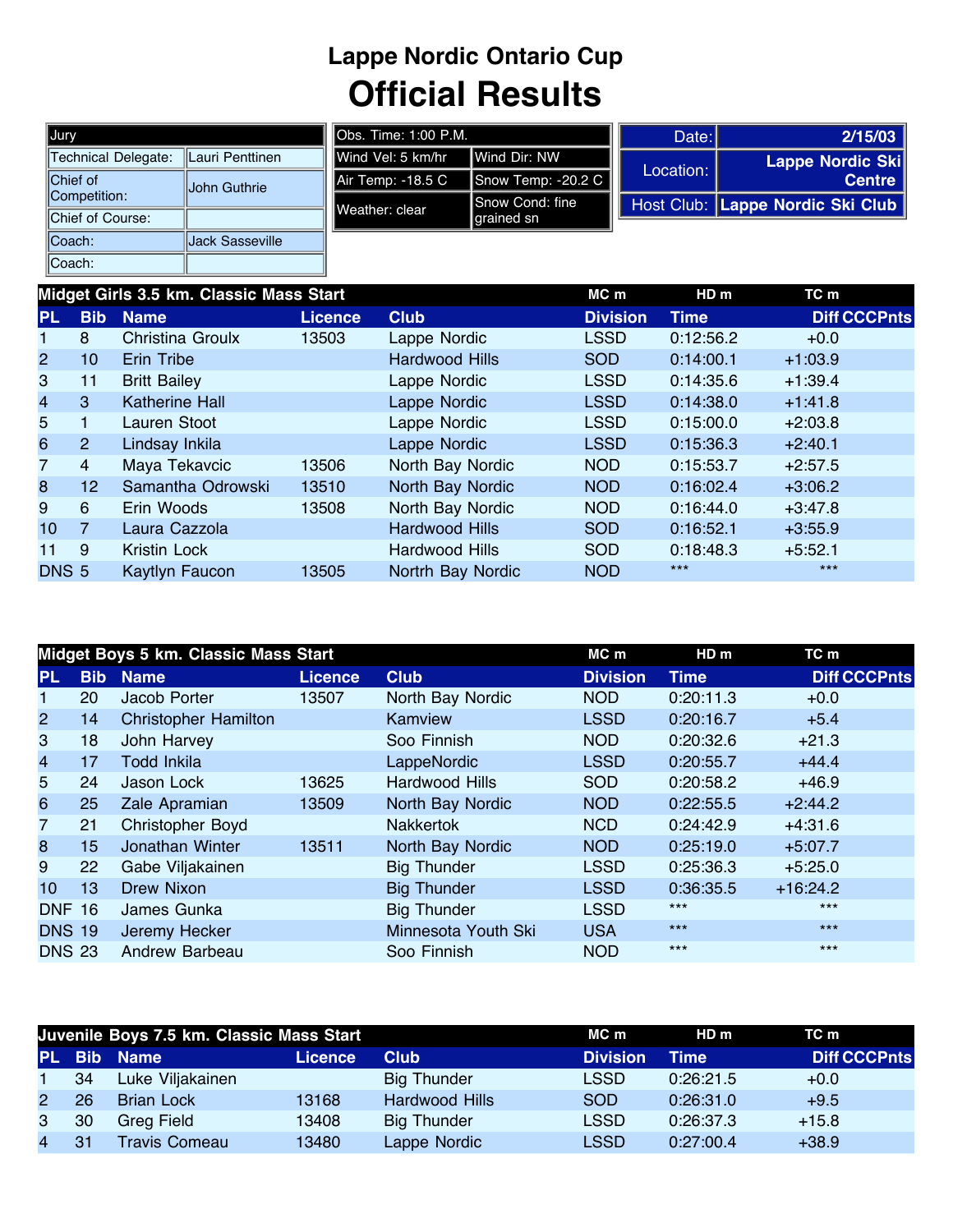| 5               | 28 | John Rennie            | 13285 | <b>Nakkertok</b>         | <b>NCD</b>  | 0:27:04.1 | $+42.6$    |
|-----------------|----|------------------------|-------|--------------------------|-------------|-----------|------------|
| 6               | 40 | <b>Brayden Jaspers</b> |       | <b>Big Thunder</b>       | <b>LSSD</b> | 0:27:08.7 | $+47.2$    |
| 7               | 27 | Matt Cuddy             | 13531 | Soo Finnish              | <b>NOD</b>  | 0:27:49.5 | $+1:28.0$  |
| 8               | 29 | <b>Jesse Winter</b>    | 13204 | North Bay Nordic         | <b>NOD</b>  | 0:28:07.7 | $+1:46.2$  |
| 9               | 39 | Scott Sullivan         |       | <b>Big Thunder</b>       | <b>LSSD</b> | 0:28:26.9 | $+2:05.4$  |
| 10 <sup>°</sup> | 32 | <b>Cameron Moore</b>   | 13566 | <b>Hardwood Hills</b>    | <b>SOD</b>  | 0:28:33.4 | $+2:11.9$  |
| 11              | 33 | Matt Cays              | 13122 | Hardwood Hills           | <b>SOD</b>  | 0:29:01.1 | $+2:39.6$  |
| 12 <sup>°</sup> | 37 | Michael Somppi         | 13526 | Lappe Nordic             | <b>LSSD</b> | 0:29:42.0 | $+3:20.5$  |
| 13              | 42 | <b>Matthew Smider</b>  | 13475 | <b>Laurentian Nordic</b> | <b>NOD</b>  | 0:30:01.4 | $+3:39.9$  |
| 14              | 41 | Len Valjas             | 13610 | Hardwood Hills           | <b>SOD</b>  | 0:30:20.9 | $+3:59.4$  |
| 15              | 35 | Dan Fahrun             | 13584 | Georgian Bay Nordic      | <b>SOD</b>  | 0:30:30.1 | $+4:08.6$  |
| 16              | 38 | Kieran Jones           | 13470 | <b>Nakkertok</b>         | <b>NCD</b>  | 0:31:16.4 | $+4:54.9$  |
| 17              | 36 | Logan Maley            |       | LappeNordic              | <b>LSSD</b> | 0:43:07.2 | $+16:45.7$ |

|                 |            | Junior Girls 7.5 km. Classic Mass Start |                |                          | MC m            | HD <sub>m</sub> | TC m                |
|-----------------|------------|-----------------------------------------|----------------|--------------------------|-----------------|-----------------|---------------------|
| <b>PL</b>       | <b>Bib</b> | <b>Name</b>                             | <b>Licence</b> | <b>Club</b>              | <b>Division</b> | <b>Time</b>     | <b>Diff CCCPnts</b> |
|                 | 45         | Linnea Kershaw                          | 12729          | <b>Laurentian Nordic</b> | <b>NOD</b>      | 0:30:15.3       | $+0.0$              |
| $\overline{2}$  | 46         | <b>Berit Dool</b>                       | 13086          | Lappe Nordic             | <b>LSSD</b>     | 0:30:22.5       | $+7.2$              |
| 3               | 43         | Sarah Hayman                            | 13147          | Soo Finnish              | <b>NOD</b>      | 0:30:45.5       | $+30.2$             |
| $\overline{4}$  | 44         | <b>Claire Rennie</b>                    | 12903          | <b>Nakkertok</b>         | <b>NCD</b>      | 0:31:38.6       | $+1:23.3$           |
| 5               | 48         | <b>Katie Farrell</b>                    | 12706          | Laurentian Nordic        | <b>NOD</b>      | 0:31:50.5       | $+1:35.2$           |
| 6               | 54         | Roz Lougheed                            | 13538          | <b>Hardwood Hills</b>    | <b>SOD</b>      | 0:31:51.3       | $+1:36.0$           |
| 7               | 51         | Melissa Bota                            | 13212          | <b>Walden CCFC</b>       | <b>NOD</b>      | 0:32:35.1       | $+2:19.8$           |
| 8               | 53         | Miriam Trotscha                         | 13216          | <b>Nakkertok</b>         | <b>NCD</b>      | 0:32:47.7       | $+2:32.4$           |
| 9               | 50         | Carrie VanDorp                          | 13284          | Georgian Bay Nordic      | <b>SOD</b>      | 0:33:06.6       | $+2:51.3$           |
| 10 <sup>1</sup> | 49         | Sarah Cuddy                             | 13147          | Soo Finnish              | <b>NOD</b>      | 0:34:41.7       | $+4:26.4$           |
| 11              | 55         | <b>Elizabeth Ross</b>                   | 13525          | Hardwood Hills           | <b>SOD</b>      | 0:34:41.8       | $+4:26.5$           |
| <b>DNF 47</b>   |            | <b>Mallory Deyne</b>                    | 13061          | Porcupine Ski Runners    | <b>NOD</b>      | $***$           | $***$               |
| <b>DNS 52</b>   |            | Jane Brennan                            | 13166          | <b>Nakkertok</b>         | <b>NCD</b>      | $***$           | $***$               |

|                 |            | Juvenile Girls 7.5 km. Classic Mass Start |                |                       | MC m            | HDm         | TC m                |
|-----------------|------------|-------------------------------------------|----------------|-----------------------|-----------------|-------------|---------------------|
| PL.             | <b>Bib</b> | <b>Name</b>                               | <b>Licence</b> | <b>Club</b>           | <b>Division</b> | <b>Time</b> | <b>Diff CCCPnts</b> |
| 1               | 58         | Natasha Kullas                            | 13079          | Porcupine Ski Runners | <b>NOD</b>      | 0:29:03.2   | $+0.0$              |
| $\overline{2}$  | 62         | Kate Brennan                              | 13269          | <b>Nakkertok</b>      | <b>NCD</b>      | 0:30:25.3   | $+1:22.1$           |
| 3               | 56         | <b>Bibianne Mahy</b>                      | 13316          | Porcupine Ski Runners | <b>NOD</b>      | 0:30:41.8   | $+1:38.6$           |
| $\overline{4}$  | 60         | Anna Geiger-Whitlock                      | 13324          | <b>Hardwood Hills</b> | <b>SOD</b>      | 0:31:05.9   | $+2:02.7$           |
| 5               | 61         | Alana Thomas                              | 13353          | Hardwood Hills        | <b>SOD</b>      | 0:31:46.2   | $+2:43.0$           |
| 6               | 59         | <b>Veronic Massicotte</b>                 | 13520          | Porcupine Ski Runners | <b>NOD</b>      | 0:32:00.0   | $+2:56.8$           |
| $\overline{7}$  | 67         | <b>Kelsey Dool</b>                        | 13516          | Lappe Nordic          | <b>LSSD</b>     | 0:32:33.3   | $+3:30.1$           |
| 8               | 57         | <b>Sarah Coney</b>                        | 13344          | <b>Hardwood Hills</b> | <b>SOD</b>      | 0:34:08.7   | $+5:05.5$           |
| 9               | 69         | Laura Mears                               |                | Soo Finnish           | <b>NOD</b>      | 0:35:05.8   | $+6:02.6$           |
| 10              | 65         | <b>Carlie Penney</b>                      | 13356          | North Bay Nordic      | <b>NOD</b>      | 0:35:37.8   | $+6:34.6$           |
| 11              | 66         | <b>Heather Gordon</b>                     |                | Soo Finnish           | <b>NOD</b>      | 0:36:38.8   | $+7:35.6$           |
| 12 <sub>2</sub> | 68         | <b>Bethany Woods</b>                      | 13358          | North Bay Nordic      | <b>NOD</b>      | 0:37:23.5   | $+8:20.3$           |
| 13              | 63         | Seija Grant                               | 13519          | Lappe Nordic          | <b>LSSD</b>     | 0:37:33.1   | $+8:29.9$           |
| 14              | 64         | Nicole Patterson                          | 13378          | <b>Hardwood Hills</b> | <b>SOD</b>      | 0:37:35.6   | $+8:32.4$           |

| MC m<br>HD m<br>TC m<br>Senior Men 15 km. Classic Mass Start |
|--------------------------------------------------------------|
|--------------------------------------------------------------|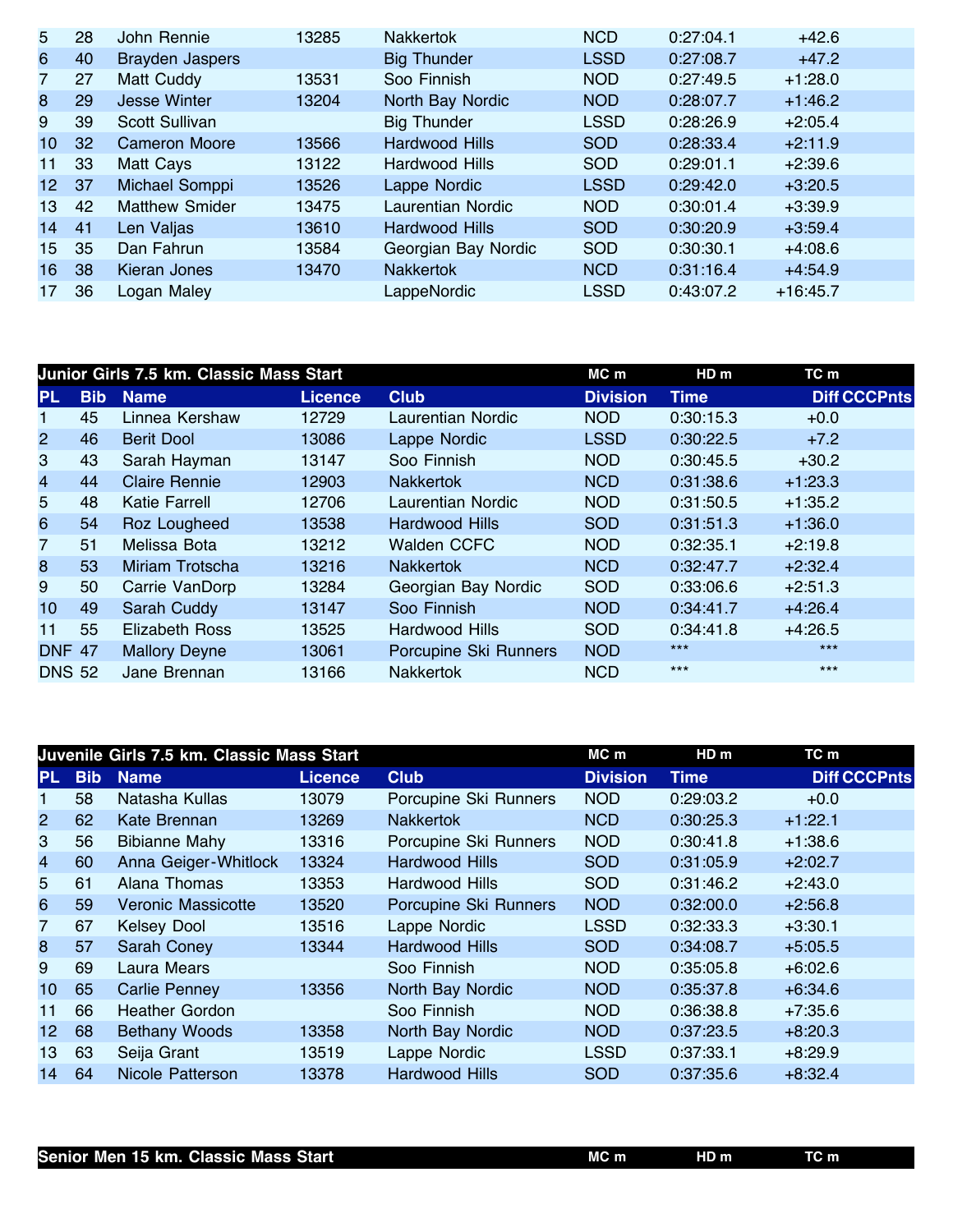| <b>PL</b>      |     | <b>Bib Name</b>              | Licence Club |                            | <b>Division Lap1</b> |              |       | <b>Rnk Lap2</b> |       | <b>Rnk Time</b>     | <b>Diff CCCPnts</b> |
|----------------|-----|------------------------------|--------------|----------------------------|----------------------|--------------|-------|-----------------|-------|---------------------|---------------------|
| $\mathbf{1}$   | 71  | <b>Timo Puiras</b>           | 6050         | Lappe Nordic LSSD          |                      | 0:23:42.5(1) |       | 0:24:24.2(1)    |       | 0:48:06.7           | $+0.0$              |
| $\overline{2}$ | 72. | Riku<br>Metsaranta           | 5736         | Lappe Nordic LSSD          |                      | 0:24:06.5(2) |       | 0:25:10.0(2)    |       | 0:49:16.5           | $+1:09.8$           |
| 3              | 70  | Jeff Seguin                  | 12630        | North Bay<br><b>Nordic</b> | <b>NOD</b>           | 0:24:59.7(3) |       | 0:25:35.9(3)    |       | $0:50:35.6$ +2:28.9 |                     |
| $\overline{4}$ | 74  | Jeff Cameron                 | 12621        | <b>Big Thunder LSSD</b>    |                      | 0:25:13.4(4) |       | 0:27:14.5(4)    |       | 0:52:27.9           | $+4:21.2$           |
| <b>DNS73</b>   |     | <b>Bernie</b><br>Lacourciere |              | <b>Big Thunder LSSD</b>    |                      | $***$        | $(*)$ | $***$           | $(*)$ | ***                 | $***$               |

|                |    | Junior Men 15 km. Classic Mass Start |                     |                                   | $MC$ m               |              | HD m             | TC m            |                        |                      |                     |
|----------------|----|--------------------------------------|---------------------|-----------------------------------|----------------------|--------------|------------------|-----------------|------------------------|----------------------|---------------------|
| PL             |    | <b>Bib Name</b>                      | <b>Licence Club</b> |                                   | <b>Division Lap1</b> |              |                  | <b>Rnk Lap2</b> |                        | <b>Rnk</b> Time      | <b>Diff CCCPnts</b> |
| 1.             | 75 | Jack<br>VanDorp                      | 12570               | Georgian Bay SOD<br><b>Nordic</b> |                      | 0:25:00.3(1) |                  | 0:26:06.9(1)    |                        | 0:51:07.2            | $+0.0$              |
| 2              | 79 | Robert<br>Mettam                     | 12619               | <b>Big Thunder</b>                | <b>LSSD</b>          | 0:28:46.3(3) |                  | 0:29:11.9(2)    |                        | 0:57:58.2            | $+6:51.0$           |
| 3              | 80 | Andrew<br>Mason                      | 12708               | Georgian Bay SOD<br><b>Nordic</b> |                      | 0:28:13.1(2) |                  | 0:29:55.6(3)    |                        | 0:58:08.7            | $+7:01.5$           |
| $\overline{4}$ | 76 | Jordan<br>Weber                      | 13529               | Hardwood<br><b>Hills</b>          | <b>SOD</b>           | 0:29:51.4(4) |                  | 0:31:37.2(4)    |                        | 1:01:28.6            | $+10:21.4$          |
| 5.             | 78 | Sean<br>Crowley                      | 12618               | <b>Big Thunder</b>                | <b>LSSD</b>          | 0:31:29.3(5) |                  | 0:33:27.9(5)    |                        | $1:04:57.2$ +13:50.0 |                     |
| <b>DNS77</b>   |    | Matt McCron 13046                    |                     | Soo Finnish                       | <b>NOD</b>           | $***$        | $^{\prime\star}$ | $***$           | $\left( \star \right)$ | $***$                | $***$               |

| Master Men 15 km. Classic Mass Start<br>MC m<br>HDm |      |                                 |                     |                    |                      |              |  |                 |  |                 | TC m                |
|-----------------------------------------------------|------|---------------------------------|---------------------|--------------------|----------------------|--------------|--|-----------------|--|-----------------|---------------------|
|                                                     |      | PL Bib Name                     | <b>Licence Club</b> |                    | <b>Division Lap1</b> |              |  | <b>Rnk Lap2</b> |  | <b>Rnk Time</b> | <b>Diff CCCPnts</b> |
| 1 81                                                |      | Paul Inkila                     |                     | Lappe Nordic       | <b>LSSD</b>          | 0:26:42.5(1) |  | 0:27:58.4(1)    |  | 0:54:40.9       | $+0.0$              |
|                                                     |      | 2 85 J.C. Vialaret              |                     | independent        |                      | 0:27:13.2(2) |  | 0:28:40.8(2)    |  | 0:55:54.0       | $+1:13.1$           |
|                                                     | 3 84 | Mark<br>Thomas                  |                     | <b>Big Thunder</b> | <b>LSSD</b>          | 0:28:32.7(3) |  | 0:29:43.8(3)    |  | 0:58:16.5       | $+3:35.6$           |
|                                                     | 4 86 | Gary Boyd                       |                     | <b>Nakkertok</b>   | <b>NCD</b>           | 0:29:26.1(4) |  | 0:30:58.9(4)    |  | 1:00:25.0       | $+5:44.1$           |
|                                                     |      | 5 82 Peter Valjas               |                     | Hardwood Hills     | <b>SOD</b>           | 0:31:08.3(6) |  | 0:32:30.2(5)    |  | 1:03:38.5       | $+8:57.6$           |
| 6                                                   | 83   | <b>Brian</b><br><b>Trendiak</b> |                     | <b>Big Thunder</b> | <b>LSSD</b>          | 0:31:01.9(5) |  | 0:33:11.1(6)    |  | 1:04:13.0       | $+9:32.1$           |

|                |     | Junior Boys 15 km. Classic Mass Start |                     |                                     | $MC$ m               | HD <sub>m</sub> | TC m            |                 |                     |
|----------------|-----|---------------------------------------|---------------------|-------------------------------------|----------------------|-----------------|-----------------|-----------------|---------------------|
| PL             |     | <b>Bib Name</b>                       | <b>Licence Club</b> |                                     | <b>Division Lap1</b> |                 | <b>Rnk Lap2</b> | <b>Rnk Time</b> | <b>Diff CCCPnts</b> |
|                | 90  | <b>Chris Butler</b>                   | 13039               | <b>Big Thunder</b>                  | <b>LSSD</b>          | 0:24:41.8(2)    | 0:24:54.6(1)    | 0:49:36.4       | $+0.0$              |
| $\overline{2}$ | 87  | <b>Chris Mamen</b>                    | 12956               | <b>Nakkertok</b>                    | <b>NCD</b>           | 0:24:41.1(1)    | 0:24:55.8(2)    | 0:49:36.9       | $+0.5$              |
| 3              | 91  | Robb Martin                           | 12921               | Porcupine Ski NOD<br><b>Runners</b> |                      | 0:25:23.6(3)    | 0:27:00.2(3)    | 0:52:23.8       | $+2:47.4$           |
| $\overline{4}$ | 96  | <b>Shane Maley</b>                    | 13029               | Lappe Nordic LSSD                   |                      | 0:26:32.2(5)    | 0:27:31.1(4)    | 0:54:03.3       | $+4:26.9$           |
| 5              | 88  | <b>Brendan</b><br>Waddell             | 12899               | Laurentian<br><b>Nordic</b>         | <b>NOD</b>           | 0:26:31.7(4)    | 0:27:52.5(6)    | 0:54:24.2       | $+4:47.8$           |
| 6              | 93  | lan Myles                             | 12924               | Hardwood<br><b>Hills</b>            | <b>SOD</b>           | 0:26:54.3(7)    | 0:27:40.7(5)    | 0:54:35.0       | $+4:58.6$           |
| 7              | 92  | <b>Kevin Throop</b>                   | 13539               | Hardwood<br><b>Hills</b>            | <b>SOD</b>           | 0:26:51.1(6)    | 0:28:47.2(8)    | 0:55:38.3       | $+6:01.9$           |
| 8              | 99  | <b>Scott McCron</b>                   | 13177               | Soo Finnish                         | <b>NOD</b>           | 0:27:14.3(8)    | 0:28:33.0(7)    | 0:55:47.3       | $+6:10.9$           |
| $\Omega$       | 100 |                                       | 10000               | $H$ ordwood                         | $c \cap D$           |                 |                 | 0.56.400        | .7.40E              |